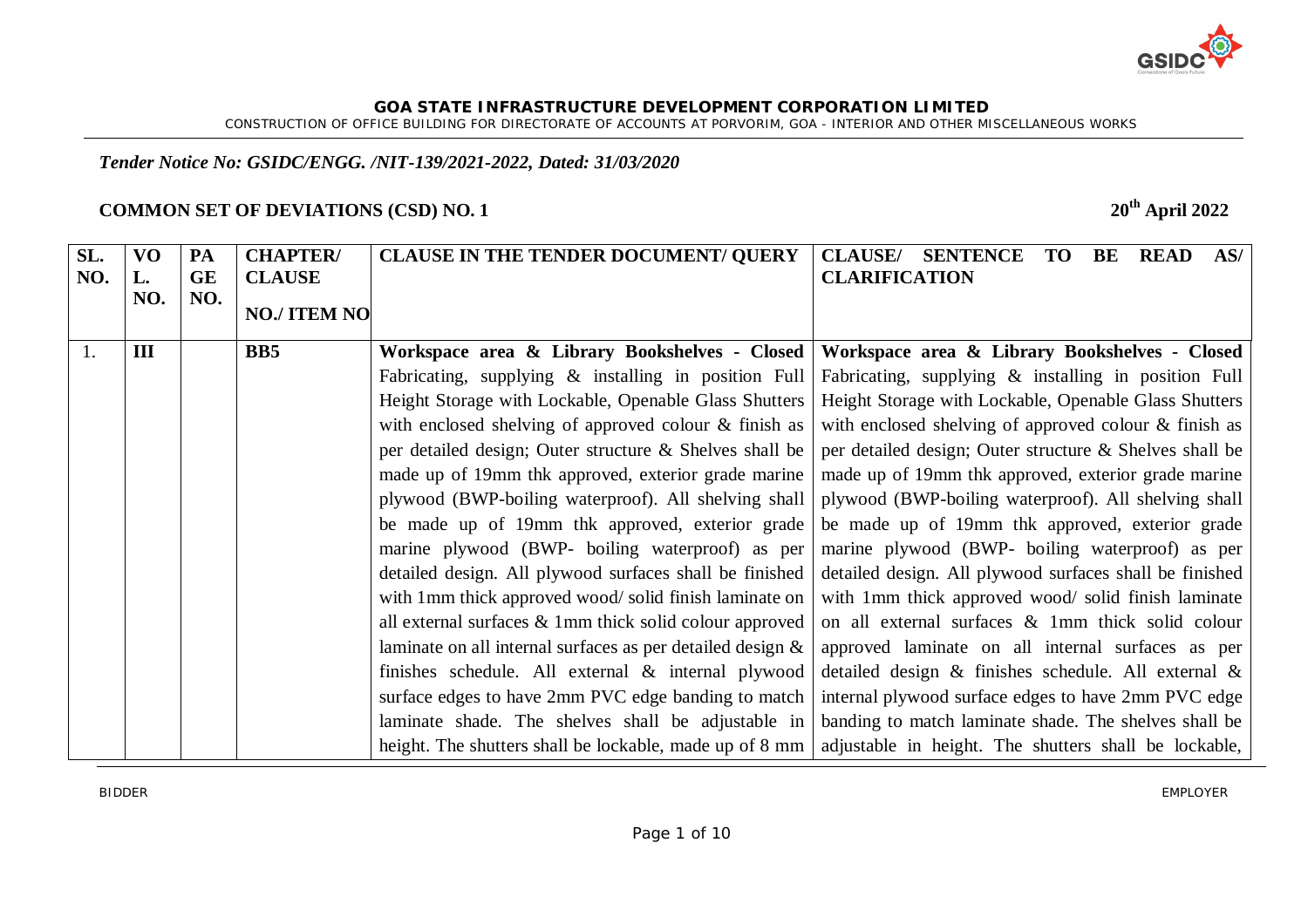

| clear glass with prelaminated particle board side trims,     | made up of 8 mm clear glass with 19mm thk approved,          |
|--------------------------------------------------------------|--------------------------------------------------------------|
| S.S.<br>304,<br>handles.<br>satin<br>finish<br>with<br>matt  | exterior grade marine plywood side trims, with S.S.          |
| Grooves, if any, in laminate surfaces shall be as per        | 304.<br>finish<br>satin<br>handles.<br>matt                  |
| detailed<br>dwg.                                             | Grooves, if any, in laminate surfaces shall be as per        |
| Necessary cut-outs for electrical switchboards/cables        | detailed<br>dwg.                                             |
| shall be made as required, as per site conditions $\&$ other | Necessary cut-outs for electrical switchboards/cables        |
| relevant<br>drawings.                                        | shall be made as required, as per site conditions $\&$ other |
| Anti-termite/anti-borer treatment shall be applied on all    | drawings.<br>relevant                                        |
| plywood, before fabrication of furniture. All materials      | Anti-termite/anti-borer treatment shall be applied on all    |
| shall be of approved makes. Rate shall be inclusive of all   | plywood, before fabrication of furniture. All materials      |
| labour, materials, tools, hardware as per finishes           | shall be of approved makes. Rate shall be inclusive of       |
| schedule (S.S. 304 handles, S.S. 304 hinges, magnetic        | all labour, materials, tools, hardware as per finishes       |
| catch, locks, floor levellers, etc) & other necessary        | schedule (S.S. 304 handles, S.S. 304 hinges, magnetic        |
| hardware such as screws, adhesives, lipping/beading          | catch, locks, floor levellers, etc) & other necessary        |
| pattis, anti-termite treatment, cutouts, rounding of sharp   | hardware such as screws, adhesives, lipping/beading          |
| edges etc complete as per detailed drawings/ images,         | pattis, anti-termite treatment, cutouts, rounding of sharp   |
| technical specifications $\&$ approval $\&$ direction of the | edges etc complete as per detailed drawings/ images,         |
| Architect/ Engineer-In-Charge. Refer Dwg no. GAP-            | technical specifications $\&$ approval $\&$ direction of the |
| <b>ID-TD-105</b>                                             | Architect/ Engineer-In-Charge. Refer Dwg no. GAP-            |
| Overall size: 900MM (W) x 450MM (D) x 2100MM                 | <b>ID-TD-105</b>                                             |
| <b>(H)</b>                                                   | Overall size: $900MM$ (W) x $450MM$ (D) x $2100MM$           |
|                                                              | (H)                                                          |
|                                                              |                                                              |
|                                                              |                                                              |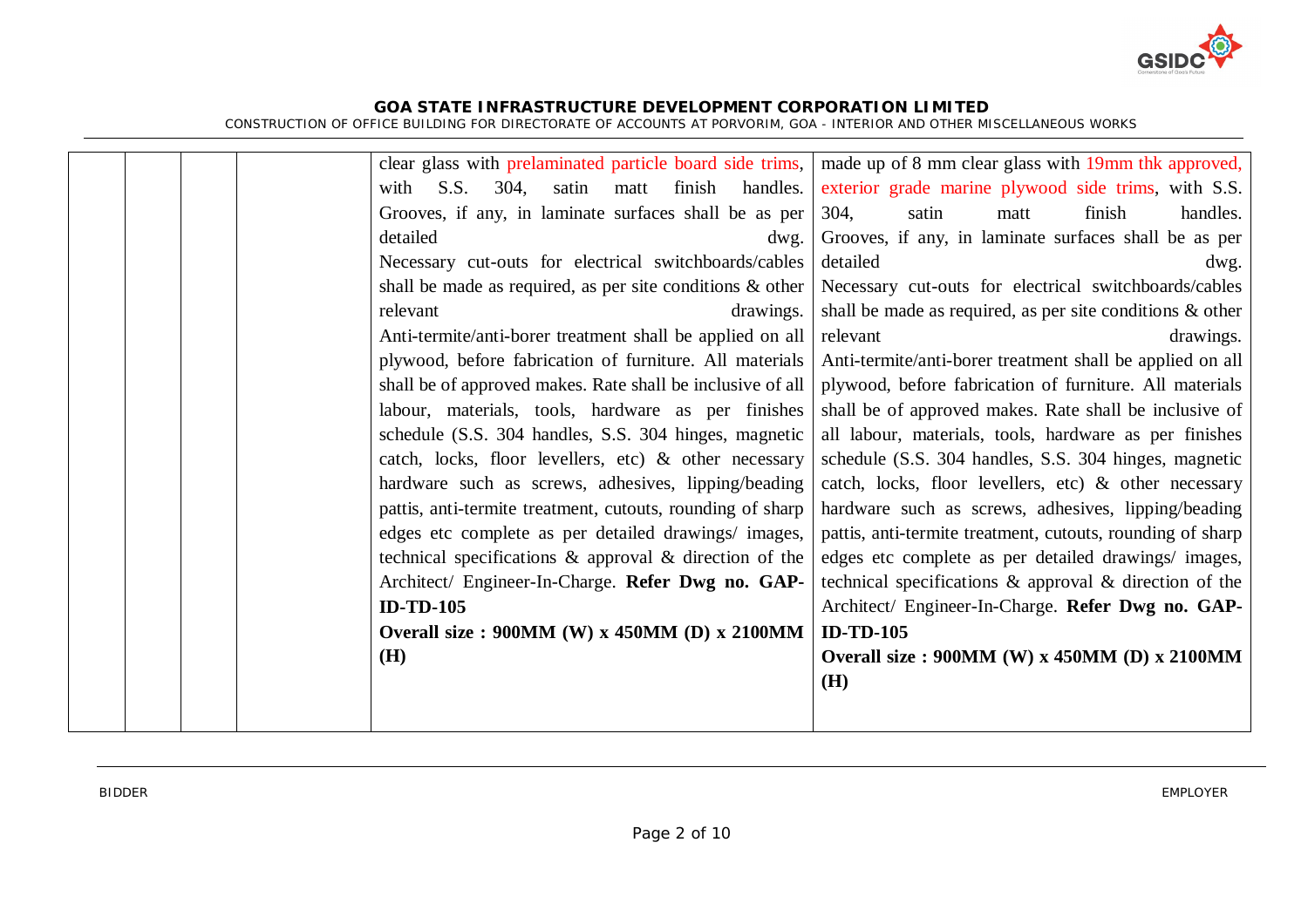

| 2. | III | AA1 | Workstation Desk - 1350MM x 600MM X 750(H)                                                                                                                                                                                                                                                                                                                                                                                                                                                                                                                                                                                                                                                                                                                                                                                                                                                                                                                                                                                                                                                                                                                                                                                                                                        | Workstation Desk - 1350MM x 600MM X 750(H)                                                                                                                                                                                                                                                                                                                                                                                                                                                                                                                                                                                                                                                                                                                                                                                                                                                                                                                                                                                                                                                                                                                                                                                                                  |
|----|-----|-----|-----------------------------------------------------------------------------------------------------------------------------------------------------------------------------------------------------------------------------------------------------------------------------------------------------------------------------------------------------------------------------------------------------------------------------------------------------------------------------------------------------------------------------------------------------------------------------------------------------------------------------------------------------------------------------------------------------------------------------------------------------------------------------------------------------------------------------------------------------------------------------------------------------------------------------------------------------------------------------------------------------------------------------------------------------------------------------------------------------------------------------------------------------------------------------------------------------------------------------------------------------------------------------------|-------------------------------------------------------------------------------------------------------------------------------------------------------------------------------------------------------------------------------------------------------------------------------------------------------------------------------------------------------------------------------------------------------------------------------------------------------------------------------------------------------------------------------------------------------------------------------------------------------------------------------------------------------------------------------------------------------------------------------------------------------------------------------------------------------------------------------------------------------------------------------------------------------------------------------------------------------------------------------------------------------------------------------------------------------------------------------------------------------------------------------------------------------------------------------------------------------------------------------------------------------------|
|    |     |     | Supplying & installing in position Workstation Desks of<br>approved make, colour & finish as per detailed design;<br>Table top shall be made up of 25 mm thick prelaminated<br>particle board of approved shade. Main partition shall be<br>made up of min.50 mm thick metal frame partition<br>system. Intermediate, Return & End partition shall be<br>made up of 30 mm thick metal partition system. The<br>frames shall be fabricated in 1.2mm CRCA sheet.<br>Frames are shall be powder coated as per approved<br>shade. The Front Partition Screen (450 mm height above<br>table) shall be finished with softboard with fabric. The<br>Side Partition Screen (450 mm height above table) shall<br>be made up of 5 mm thick frosted glass. Below table<br>top, all frames shall have an infill of 6mm thick<br>prelaminated particle board on either side of the frame.<br>All prelaminated particle boards shall be interior grade<br>conforming to IS:12823 with exposed edges finished in<br>machine pressed 2 mm thick PVC edge banding/lipping<br>& sealed edges finished in machine pressed 0.8 mm<br>thick PVC edge banding/ lipping. Wire routing/ wire<br>management with grommet shall be provided on main<br>table as necessary. Including pullout metal keyboard | Supplying & installing in position Workstation Desks of<br>approved make, colour & finish as per detailed design;<br>Table top shall be made up of 25 mm thick<br>prelaminated particle board of approved shade. Main<br>partition shall be made up of min.50 mm thick metal<br>frame partition system. Intermediate, Return & End<br>partition shall be made up of 30mm to 50 mm thick<br>metal partition system. The frames shall be fabricated in<br>1.2mm CRCA sheet. Frames are shall be powder coated<br>as per approved shade. The Front Partition Screen (450)<br>mm height above table) shall have softboard with fabric<br>finish. The Side Partition Screen (450 mm high above<br>table, with 5 mm thick frosted glass infill/ fixed using<br>clipping system, 750mm below table top with<br>prelaminated board infill). Below tabletop, all frames<br>shall have an infill of 6mm thick prelaminated particle<br>board on either side of the frame. All prelaminated<br>particle boards shall be interior grade conforming to<br>IS:12823 with exposed edges finished in machine<br>pressed 2 mm thick PVC edge banding/ lipping $\&$<br>sealed edges finished in machine pressed 0.8 mm thick<br>PVC edge banding/ lipping. Wire routing/ wire |
|    |     |     | tray under desktop, with 200mm min. extension, with                                                                                                                                                                                                                                                                                                                                                                                                                                                                                                                                                                                                                                                                                                                                                                                                                                                                                                                                                                                                                                                                                                                                                                                                                               | management with grommet shall be provided on main                                                                                                                                                                                                                                                                                                                                                                                                                                                                                                                                                                                                                                                                                                                                                                                                                                                                                                                                                                                                                                                                                                                                                                                                           |
|    |     |     | retractable mouse pad tray, with height adusitable<br>mounting brackets, with powder coated finish in black.                                                                                                                                                                                                                                                                                                                                                                                                                                                                                                                                                                                                                                                                                                                                                                                                                                                                                                                                                                                                                                                                                                                                                                      | table as necessary. Including pullout metal keyboard<br>tray under desktop, with 200mm min. extension, with                                                                                                                                                                                                                                                                                                                                                                                                                                                                                                                                                                                                                                                                                                                                                                                                                                                                                                                                                                                                                                                                                                                                                 |
|    |     |     | Grooves, if any, in laminate surfaces shall be as per                                                                                                                                                                                                                                                                                                                                                                                                                                                                                                                                                                                                                                                                                                                                                                                                                                                                                                                                                                                                                                                                                                                                                                                                                             | retractable mouse pad tray, with height adjustable                                                                                                                                                                                                                                                                                                                                                                                                                                                                                                                                                                                                                                                                                                                                                                                                                                                                                                                                                                                                                                                                                                                                                                                                          |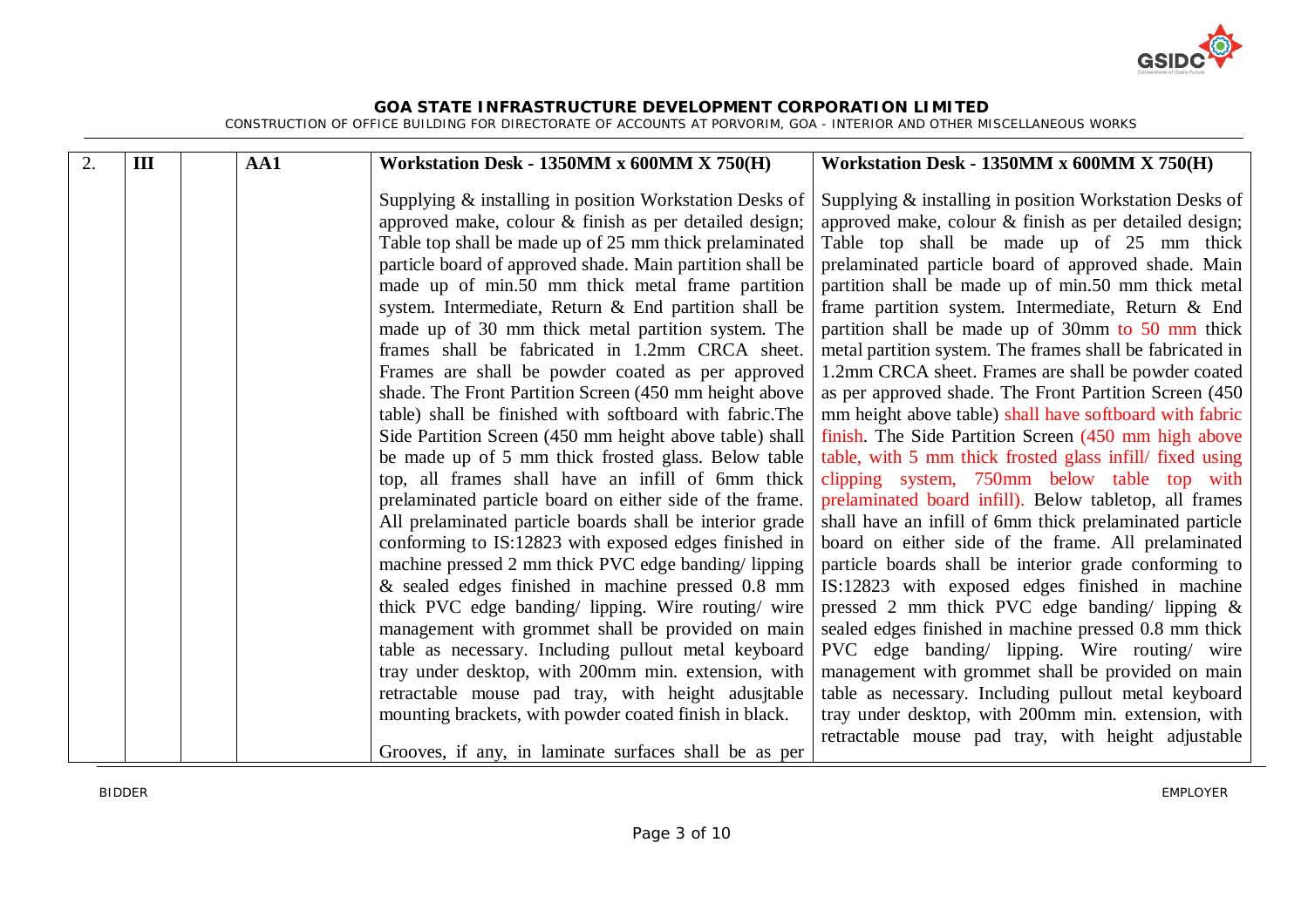

|    |     |     | detailed dwg.<br>Necessary cut-outs for electrical switchboards/cables<br>shall be made as required, as per site conditions & other<br>relevant drawings.<br>All materials shall be of approved makes. Rate shall be<br>inclusive of all labour, materials, tools, hardware<br>(Aluminium flip open switchboard cover, magents, floor<br>levellers, cable manager, locks etc) & other necessary<br>hardware such as screws, adhesives, lipping/beading<br>pattis, anti-termite treatment, cutouts, rounding of sharp<br>edges etc complete as per detailed drawings/ images,<br>technical specifications & approval & direction of the<br>Engineer-In-Charge. | mounting brackets, with powder coated finish in black.<br>Grooves, if any, in laminate surfaces shall be as per<br>detailed dwg.<br>Necessary cut-outs for electrical switchboards/cables<br>shall be made as required, as per site conditions $\&$ other<br>relevant drawings.<br>All materials shall be of approved makes. Rate shall be<br>inclusive of all labour, materials, tools, hardware<br>(Aluminium flip open switchboard cover, magents,<br>floor levellers, cable manager, locks etc) & other<br>necessary hardware such as screws, adhesives,<br>lipping/beading pattis, anti-termite treatment, cutouts,<br>rounding of sharp edges etc complete as per detailed<br>drawings/ images, technical specifications & approval<br>& direction of the Engineer-In-Charge. |
|----|-----|-----|---------------------------------------------------------------------------------------------------------------------------------------------------------------------------------------------------------------------------------------------------------------------------------------------------------------------------------------------------------------------------------------------------------------------------------------------------------------------------------------------------------------------------------------------------------------------------------------------------------------------------------------------------------------|-------------------------------------------------------------------------------------------------------------------------------------------------------------------------------------------------------------------------------------------------------------------------------------------------------------------------------------------------------------------------------------------------------------------------------------------------------------------------------------------------------------------------------------------------------------------------------------------------------------------------------------------------------------------------------------------------------------------------------------------------------------------------------------|
| 3. | III | AA2 | Workstation Desk - 1200MM x 600MM X 750(H)<br>Supplying & installing in position Workstation Desks of<br>approved make, colour & finish as per detailed design;<br>Table top shall be made up of 25 mm thick prelaminated<br>particle board of approved shade. Main partition shall be<br>made up of min.50 mm thick metal frame partition<br>system. Intermediate, Return & End partition shall be<br>made up of 30 mm thick metal partition system. The                                                                                                                                                                                                     | Workstation Desk - 1200MM x 600MM X 750(H)<br>Supplying & installing in position Workstation Desks of<br>approved make, colour & finish as per detailed design;<br>Table top shall be made up of 25 mm thick<br>prelaminated particle board of approved shade. Main<br>partition shall be made up of min.50 mm thick metal<br>frame partition system. Intermediate, Return & End<br>partition shall be made up of 30mm to 50 mm thick                                                                                                                                                                                                                                                                                                                                               |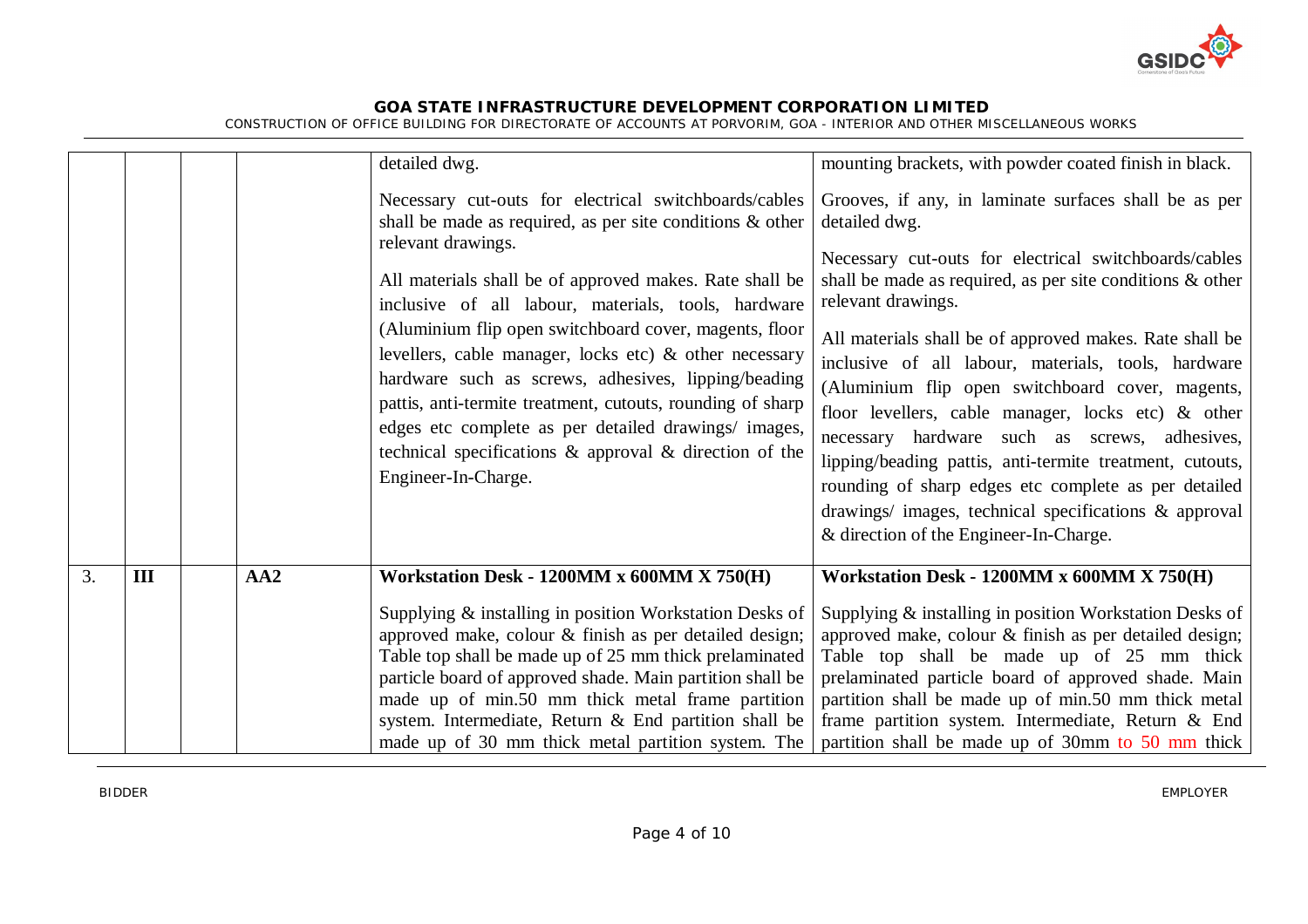

|  |  | frames shall be fabricated in 1.2mm CRCA sheet.                        | metal partition system. The frames shall be fabricated in    |
|--|--|------------------------------------------------------------------------|--------------------------------------------------------------|
|  |  | Frames are shall be powder coated as per approved                      | 1.2mm CRCA sheet. Frames are shall be powder coated          |
|  |  | shade. The Front Partition Screen (450 mm height above                 | as per approved shade. The Front Partition Screen (450)      |
|  |  | table) shall be finished with softboard with fabric. The               | mm height above table) shall have softboard with fabric      |
|  |  | Side Partition Screen (450 mm height above table) shall                | finish. The Side Partition Screen (450 mm high above         |
|  |  | be made up of 5 mm thick frosted glass. Below table                    | table, with 5 mm thick frosted glass infill/ fixed using     |
|  |  | top, all frames shall have an infill of 6mm thick                      | clipping system, 750mm below table top with                  |
|  |  | prelaminated particle board on either side of the frame.               | prelaminated board infill). Below table top, all frames      |
|  |  | All prelaminated particle boards shall be interior grade               | shall have an infill of 6mm thick prelaminated particle      |
|  |  | conforming to IS:12823 with exposed edges finished in                  | board on either side of the frame. All prelaminated          |
|  |  | machine pressed 2 mm thick PVC edge banding/lipping                    | particle boards shall be interior grade conforming to        |
|  |  | $\&$ sealed edges finished in machine pressed 0.8 mm                   | IS:12823 with exposed edges finished in machine              |
|  |  | thick PVC edge banding/ lipping. Wire routing/ wire                    | pressed 2 mm thick PVC edge banding/ lipping $\&$            |
|  |  | management with grommet shall be provided on main                      | sealed edges finished in machine pressed 0.8 mm thick        |
|  |  | table as necessary. Including pullout metal keyboard                   | PVC edge banding/ lipping. Wire routing/ wire                |
|  |  | tray under desktop, with 200mm min. extension, with                    | management with grommet shall be provided on main            |
|  |  | retractable mouse pad tray, with height adusjtable                     | table as necessary. Including pullout metal keyboard         |
|  |  | mounting brackets, with powder coated finish in black.                 | tray under desktop, with 200mm min. extension, with          |
|  |  |                                                                        | retractable mouse pad tray, with height adjustable           |
|  |  | Grooves, if any, in laminate surfaces shall be as per<br>detailed dwg. | mounting brackets, with powder coated finish in black.       |
|  |  |                                                                        | Grooves, if any, in laminate surfaces shall be as per        |
|  |  | Necessary cut-outs for electrical switchboards/cables                  | detailed dwg.                                                |
|  |  | shall be made as required, as per site conditions $\&$ other           |                                                              |
|  |  | relevant drawings.                                                     | Necessary cut-outs for electrical switchboards/cables        |
|  |  |                                                                        | shall be made as required, as per site conditions $\&$ other |
|  |  | All materials shall be of approved makes. Rate shall be                | relevant drawings.                                           |
|  |  | inclusive of all labour, materials, tools, hardware                    |                                                              |
|  |  |                                                                        | All materials shall be of approved makes. Rate shall be      |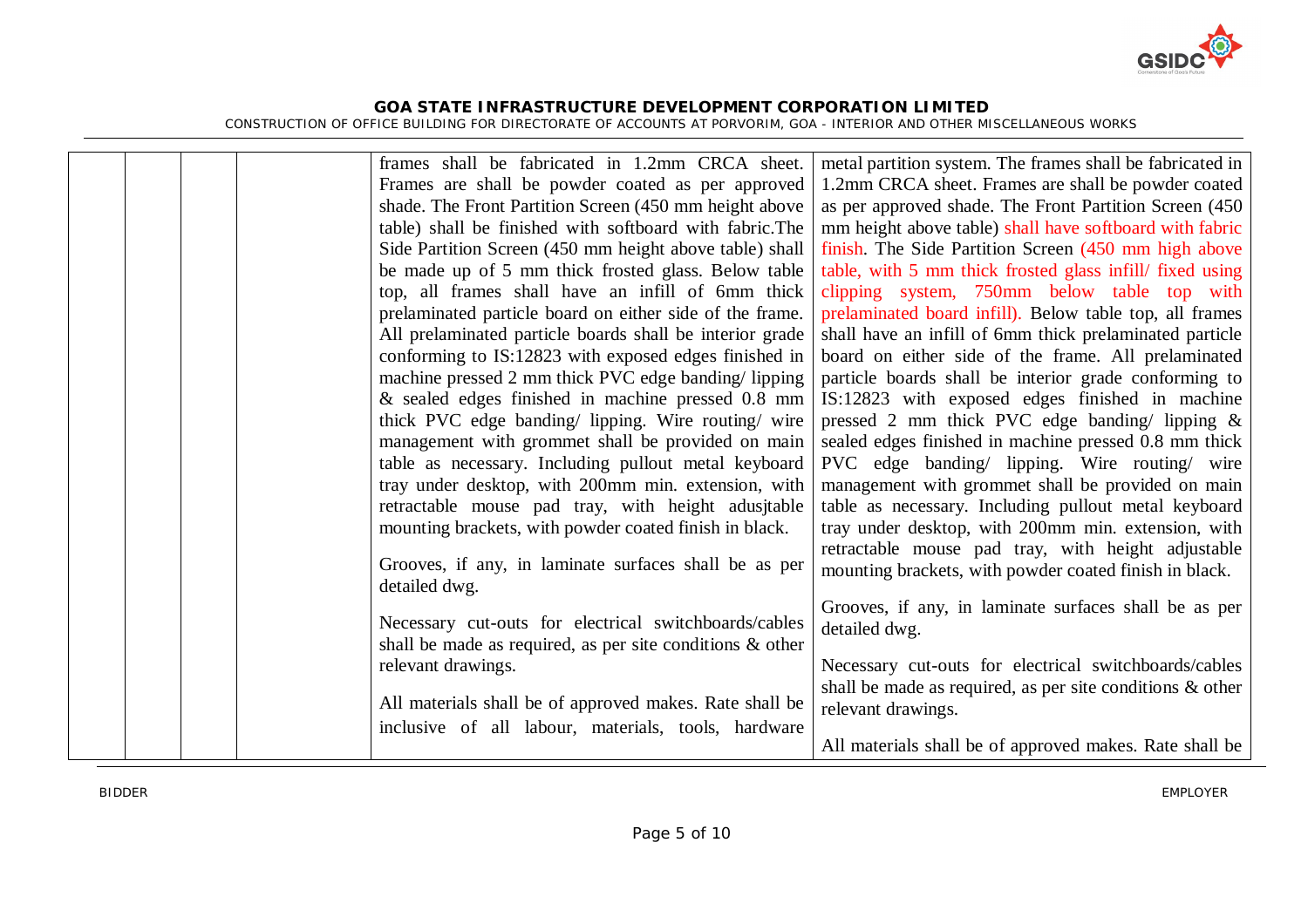

|                  |     |     | (Aluminium flip open switchboard cover, magents, floor<br>levellers, cable manager, locks etc) & other necessary<br>hardware such as screws, adhesives, lipping/beading<br>pattis, anti-termite treatment, cutouts, rounding of sharp<br>edges etc complete as per detailed drawings/ images,<br>technical specifications $\&$ approval $\&$ direction of the<br>Engineer-In-Charge.                                                                                                                                                                                                                                                                                                                                                                                                                                               | inclusive of all labour, materials, tools, hardware<br>(Aluminium flip open switchboard cover, magents,<br>floor levellers, cable manager, locks etc) & other<br>necessary hardware such as screws, adhesives,<br>lipping/beading pattis, anti-termite treatment, cutouts,<br>rounding of sharp edges etc complete as per detailed<br>drawings/ images, technical specifications & approval<br>& direction of the Engineer-In-Charge.                                                                                                                                                                                                                                                                                                                                                                                        |
|------------------|-----|-----|------------------------------------------------------------------------------------------------------------------------------------------------------------------------------------------------------------------------------------------------------------------------------------------------------------------------------------------------------------------------------------------------------------------------------------------------------------------------------------------------------------------------------------------------------------------------------------------------------------------------------------------------------------------------------------------------------------------------------------------------------------------------------------------------------------------------------------|------------------------------------------------------------------------------------------------------------------------------------------------------------------------------------------------------------------------------------------------------------------------------------------------------------------------------------------------------------------------------------------------------------------------------------------------------------------------------------------------------------------------------------------------------------------------------------------------------------------------------------------------------------------------------------------------------------------------------------------------------------------------------------------------------------------------------|
| $\overline{4}$ . | III | AA3 | Workstation Desk - 1200MM x 600MM X 750(H),<br>Front screen - 150MM<br>Supplying & installing in position Workstation Desks of<br>approved make, colour & finish as per detailed design;<br>Table top shall be made up of 25 mm thick prelaminated<br>particle board of approved shade. Main partition shall be<br>made up of min.50 mm thick metal frame partition<br>system. Intermediate, Return & End partition shall be<br>made up of 30 mm thick metal partition system. The<br>frames shall be fabricated in 1.2mm CRCA sheet.<br>Frames are shall be powder coated as per approved<br>shade. The Front Partition Screen (150 mm height above<br>table) shall be finished with softboard with fabric. The<br>Side Partition Screen (450 mm height above table) shall<br>be made up of 5 mm thick frosted glass. Below table | Workstation Desk - 1200MM x 600MM X 750(H),<br>Front screen - 150MM<br>Supplying & installing in position Workstation Desks of<br>approved make, colour & finish as per detailed design;<br>Table top shall be made up of 25 mm thick<br>prelaminated particle board of approved shade. Main<br>partition shall be made up of min.50 mm thick metal<br>frame partition system. Intermediate, Return & End<br>partition shall be made up of 30 mm to 50mm thick<br>metal partition system. The frames shall be fabricated in<br>1.2mm CRCA sheet. Frames are shall be powder coated<br>as per approved shade. The Front Partition Screen (150)<br>mm height above table) shall have softboard with fabric<br>finish. The Side Partition Screen (450 mm high above<br>table, with 5 mm thick frosted glass infill/ fixed using |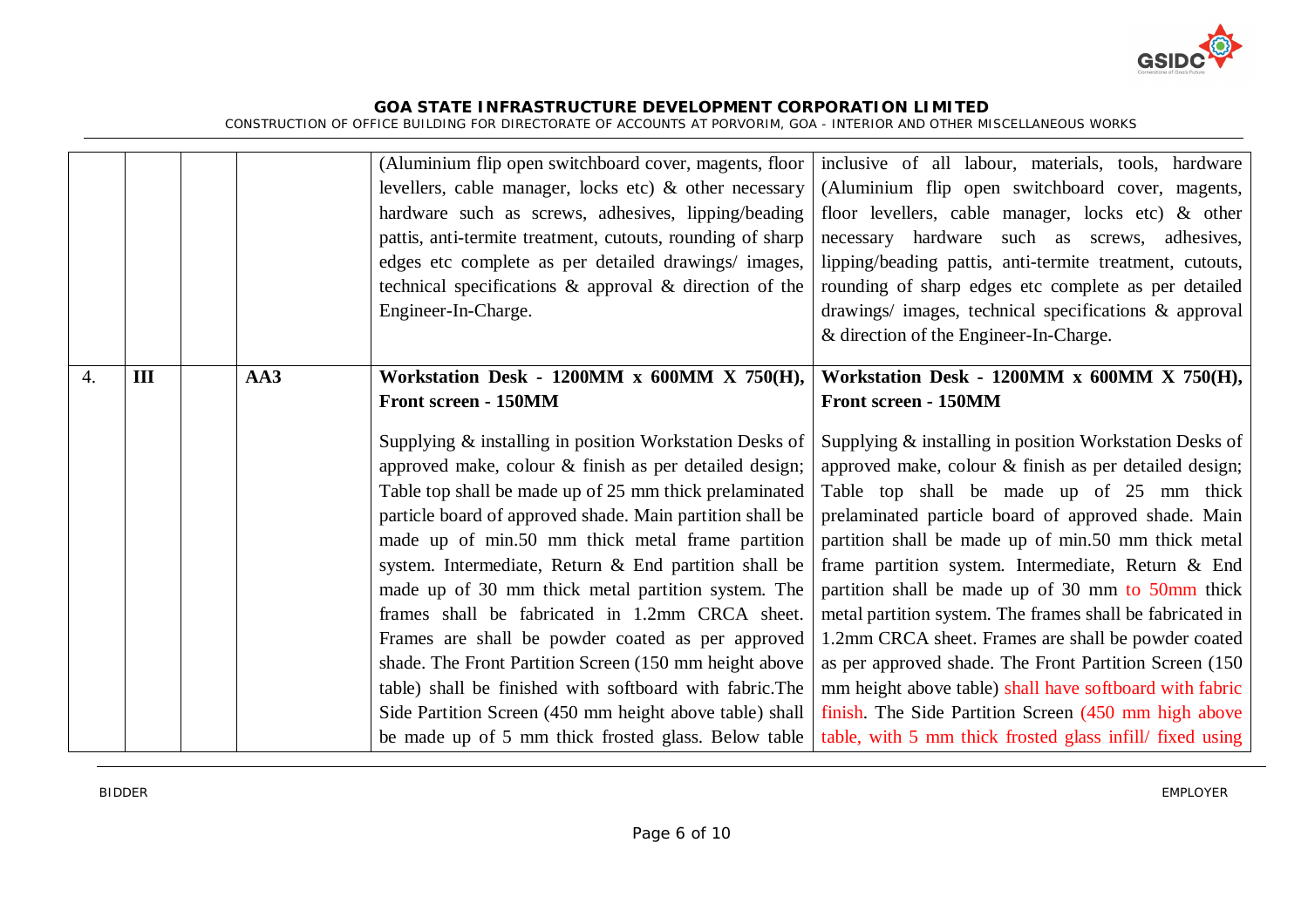

|  | top, all frames shall have an infill of 6mm thick                                                                     | clipping system, 750mm below table top with                  |
|--|-----------------------------------------------------------------------------------------------------------------------|--------------------------------------------------------------|
|  | prelaminated particle board on either side of the frame.                                                              | prelaminated board infill). Below table top, all frames      |
|  | All prelaminated particle boards shall be interior grade                                                              | shall have an infill of 6mm thick prelaminated particle      |
|  | conforming to IS:12823 with exposed edges finished in                                                                 | board on either side of the frame. All prelaminated          |
|  | machine pressed 2 mm thick PVC edge banding/lipping                                                                   | particle boards shall be interior grade conforming to        |
|  | & sealed edges finished in machine pressed 0.8 mm                                                                     | IS:12823 with exposed edges finished in machine              |
|  | thick PVC edge banding/ lipping. Wire routing/ wire                                                                   | pressed 2 mm thick PVC edge banding/ lipping $\&$            |
|  | management with grommet shall be provided on main                                                                     | sealed edges finished in machine pressed 0.8 mm thick        |
|  | table as necessary. Including pullout metal keyboard                                                                  | PVC edge banding/ lipping. Wire routing/ wire                |
|  | tray under desktop, with 200mm min. extension, with                                                                   | management with grommet shall be provided on main            |
|  | retractable mouse pad tray, with height adusjtable                                                                    | table as necessary. Including pullout metal keyboard         |
|  | mounting brackets, with powder coated finish in black.                                                                | tray under desktop, with 200mm min. extension, with          |
|  | Grooves, if any, in laminate surfaces shall be as per                                                                 | retractable mouse pad tray, with height adusjtable           |
|  | detailed dwg.                                                                                                         | mounting brackets, with powder coated finish in black.       |
|  |                                                                                                                       | Grooves, if any, in laminate surfaces shall be as per        |
|  | Necessary cut-outs for electrical switchboards/cables<br>shall be made as required, as per site conditions $\&$ other | detailed dwg.                                                |
|  | relevant drawings.                                                                                                    | Necessary cut-outs for electrical switchboards/cables        |
|  |                                                                                                                       | shall be made as required, as per site conditions $\&$ other |
|  | All materials shall be of approved makes. Rate shall be                                                               | relevant drawings.                                           |
|  | inclusive of all labour, materials, tools, hardware                                                                   |                                                              |
|  | (Aluminium flip open switchboard cover, magents, floor                                                                | All materials shall be of approved makes. Rate shall be      |
|  | levellers, cable manager, locks etc) $\&$ other necessary                                                             | inclusive of all labour, materials, tools, hardware          |
|  | hardware such as screws, adhesives, lipping/beading                                                                   | (Aluminium flip open switchboard cover, magents,             |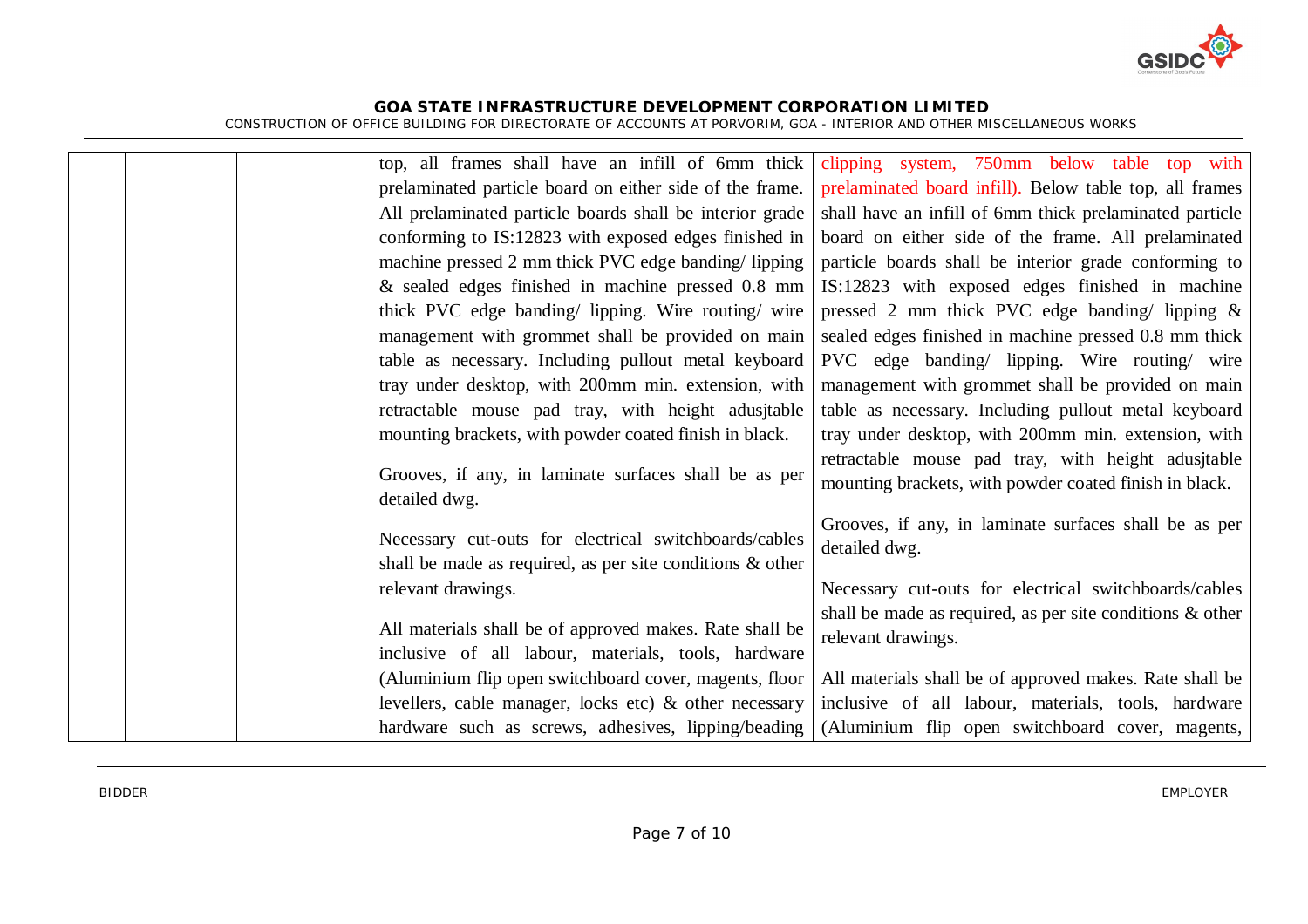

|     |                  | edges etc complete as per detailed drawings/ images, necessary hardware such as screws, adhesives,<br>technical specifications & approval & direction of the $\vert$<br>Engineer-In-Charge. | pattis, anti-termite treatment, cutouts, rounding of sharp   floor levellers, cable manager, locks etc) & other<br>lipping/beading pattis, anti-termite treatment, cutouts,<br>rounding of sharp edges etc complete as per detailed<br>drawings/ images, technical specifications & approval<br>& direction of the Engineer-In-Charge. |
|-----|------------------|---------------------------------------------------------------------------------------------------------------------------------------------------------------------------------------------|----------------------------------------------------------------------------------------------------------------------------------------------------------------------------------------------------------------------------------------------------------------------------------------------------------------------------------------|
| III | <b>SECTION C</b> | Approved makes for Section C – Allied Works<br>Miscellaneous                                                                                                                                | Shall be of reputed make as approved by the engineer in<br>charge                                                                                                                                                                                                                                                                      |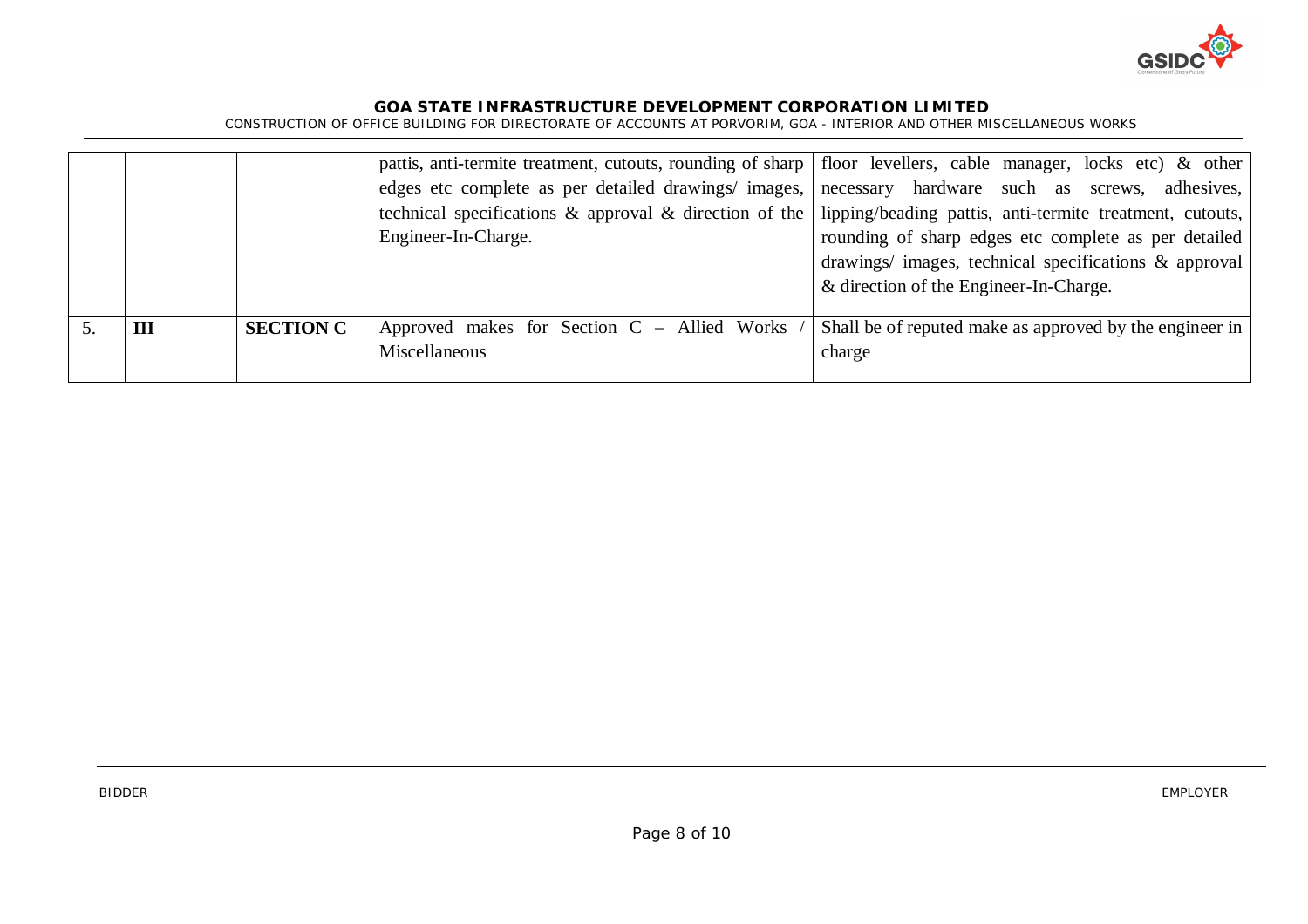

CONSTRUCTION OF OFFICE BUILDING FOR DIRECTORATE OF ACCOUNTS AT PORVORIM, GOA - INTERIOR AND OTHER MISCELLANEOUS WORKS

| 6. | IV  |                            | 2250 mm<br>Top in 1<br>veneer fi<br>$200$ mm<br>& as/spe<br><b>BA2 - Jt. Director's Table - Top View</b>                                                                                                                                                                                                                                                   | Marked area is shutter for the cabinet below table.                                                                                                                                                                                                                                                                                                                                                      |
|----|-----|----------------------------|------------------------------------------------------------------------------------------------------------------------------------------------------------------------------------------------------------------------------------------------------------------------------------------------------------------------------------------------------------|----------------------------------------------------------------------------------------------------------------------------------------------------------------------------------------------------------------------------------------------------------------------------------------------------------------------------------------------------------------------------------------------------------|
| 7. | III | Section D<br>Special Items | WRT to the above mentioned tender, we would like a<br>clarification and further details for the BOQ item Serial<br>No. D- Sedction D- Special items.<br>Item mention is MURAL-PAINTS, for which a design<br>reference would be required to be able to understand the<br>scope of work and the materials involved to make an<br>informed quote for the same | The scope of the work & materials to be used shall be<br>as defined in Volume III of the Tender documents.<br>In addition to the above please refer the reference<br>images are enclosed herewith under Annexure A. For<br>clarity these images are provided only for the purpose<br>of understanding of the broad nature & character of the<br>murals. The actual design & detailing of the mural shall |

BIDDER EMPLOYER